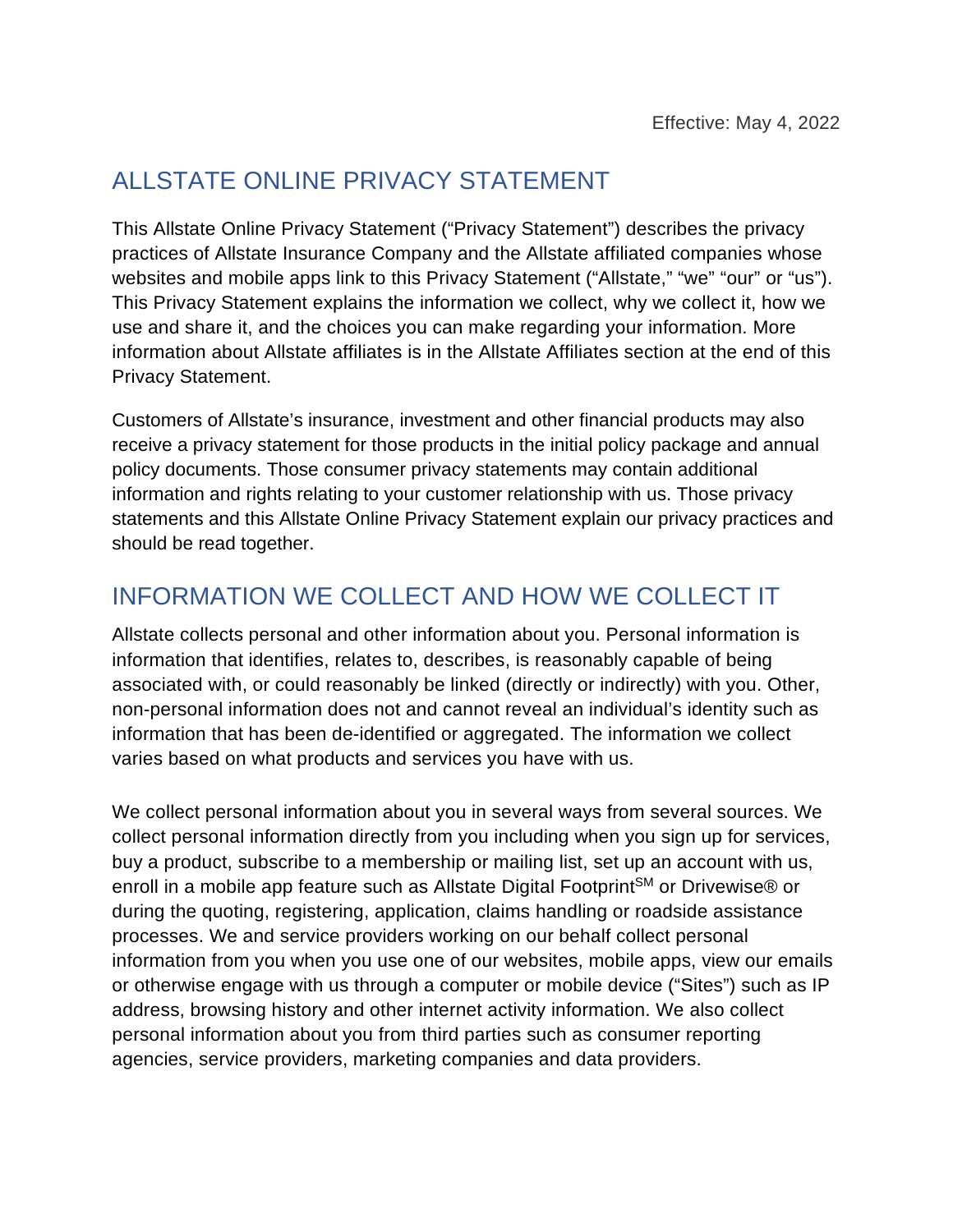The following personal information categories have been collected and shared for at least the past 12 months:

| <b>PERSONAL INFORMATION</b><br><b>CATEGORIES</b>        | <b>EXAMPLES</b>                                                                                                                                                                                                                                                                                                                                                                                                                                                                                                                                                                                                                                                                                             |
|---------------------------------------------------------|-------------------------------------------------------------------------------------------------------------------------------------------------------------------------------------------------------------------------------------------------------------------------------------------------------------------------------------------------------------------------------------------------------------------------------------------------------------------------------------------------------------------------------------------------------------------------------------------------------------------------------------------------------------------------------------------------------------|
| PERSONAL IDENTIFIERS                                    | Name, alias, signature, postal address, phone number,<br>date of birth, unique personal identifier, online<br>identifier, email address, internet protocol (IP) address,<br>state identification card number, account name, Social<br>Security number, driver's license number, passport<br>number, or other similar identifiers.                                                                                                                                                                                                                                                                                                                                                                           |
| <b>PERSONAL</b><br><b>CHARACTERISTICS</b>               | Age, race, ancestry, national origin, citizenship,<br>religion, marital status, medical condition, physical or<br>mental disability, sex (including gender, gender identity,<br>gender expression, pregnancy or childbirth and related<br>medical conditions), sexual orientation, veteran or<br>military status, genetic information (including familial<br>genetic information) and other descriptions of your<br>physical characteristics (e.g., height).                                                                                                                                                                                                                                                |
| <b>SERVICE OR PRODUCT</b><br><b>RELATED INFORMATION</b> | Policy coverage information, premiums, account name,<br>policy number, payment history, driving record, claims<br>history, credit information, records of personal property,<br>products or services purchased, obtained, or<br>considered, or other purchasing or consuming histories<br>or tendencies, bank account or credit card number or<br>other payment or financial information, medical<br>information or health insurance information,<br>professional or employment-related information,<br>education records such as grades or transcripts, and<br>family member information. If you use the Allstate<br>Digital Footprint <sup>SM</sup> feature, we will also access emails in<br>your inbox. |
| <b>BIOMETRIC AND</b><br><b>MULTIMEDIA INFORMATION</b>   | Fingerprint, voice print, retinal print, scan of hand or<br>facial geometry, audio, electronic, visual or similar<br>information.                                                                                                                                                                                                                                                                                                                                                                                                                                                                                                                                                                           |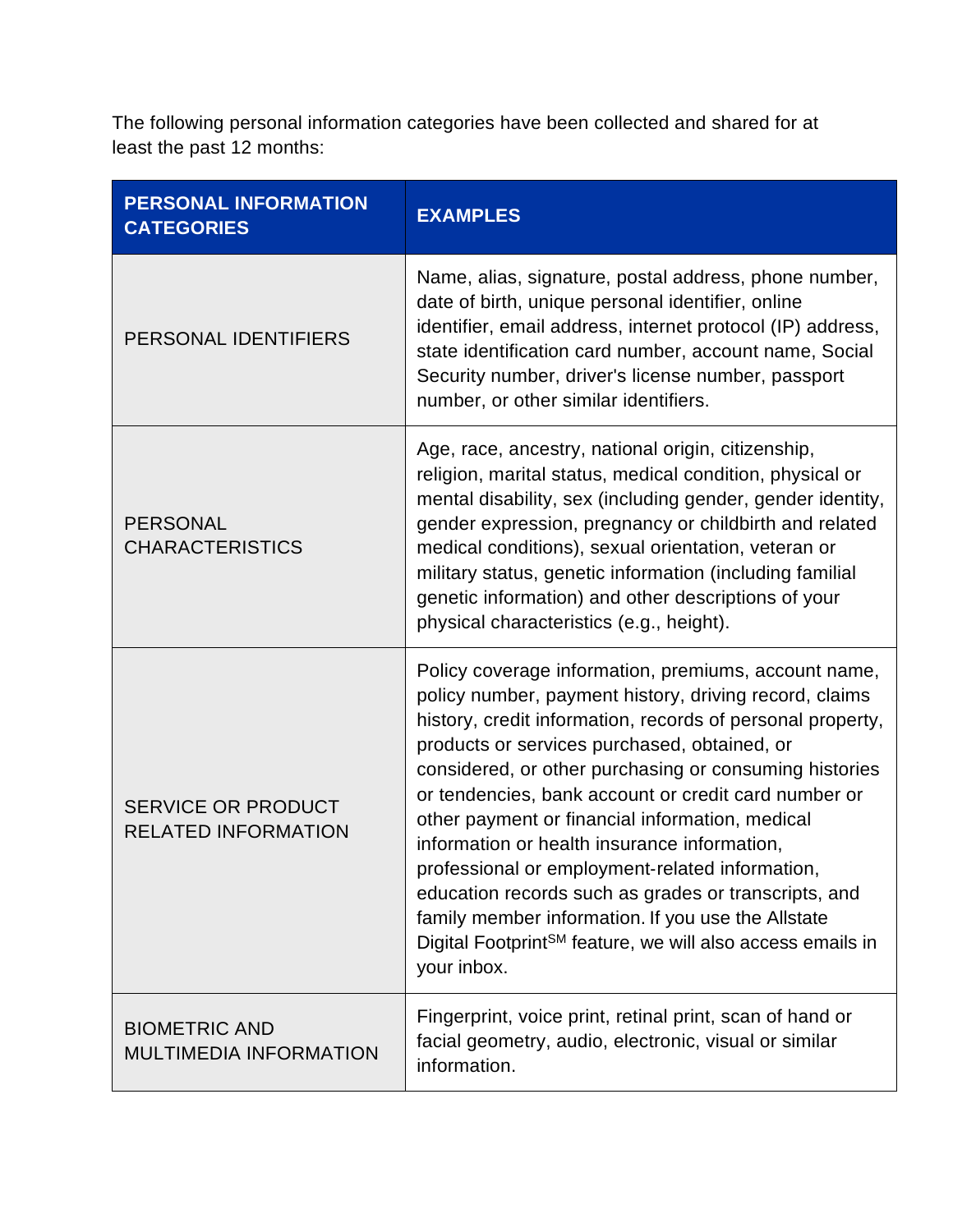| <b>INTERNET OR OTHER</b><br><b>ELECTRONIC NETWORK</b><br><b>ACTIVITY INFORMATION</b> | Browsing history, search history, information regarding<br>your interaction with our website, application or<br>advertisement, links you use or web pages you visit<br>while visiting our site or applications, browser type,<br>internet service provider (ISP), cookies, and mobile<br>device information including device identifier or other<br>information. |
|--------------------------------------------------------------------------------------|------------------------------------------------------------------------------------------------------------------------------------------------------------------------------------------------------------------------------------------------------------------------------------------------------------------------------------------------------------------|
| <b>GEOLOCATION DATA</b>                                                              | Physical location, movements, or trip tracking<br>information.                                                                                                                                                                                                                                                                                                   |
| <b>INFERENCES</b>                                                                    | Inferences drawn from any personal information<br>collected to create a profile reflecting preferences,<br>characteristics, psychological trends, predispositions,<br>behavior, attitudes, intelligence, abilities and aptitudes.                                                                                                                                |

Our website is not intended for children. We do not market any products or services to children under the age of thirteen or knowingly collect any information from children under the age of thirteen.

# USE OF YOUR PERSONAL INFORMATION

We use your personal and other information for business purposes including to:

- **Provide and maintain your services and products.** We may use your personal information to provide or maintain your service, products, or membership including to set up a product or service or provide a product or service, maintain your account, service your policy, change your policy, handle a claim, complete a transaction, repair a product or respond to customer service requests or other inquiries. We may also collect information about other parties from you to carry out necessary services and/or requests, including adding another driver to your existing policy. If you provide us personal information about others, or if others give us your personal information, we will only use the information for the specific reason for which it was provided to us. If you use the Allstate Digital Footprint<sup>SM</sup> feature, we will access the emails in your inbox to identify companies in your Digital Footprint. Additional information about uses and restrictions is in the Allstate Digital Footprint<sup>SM</sup> section below.
- **Improve, develop and analyze our Sites, services and products.** We use your personal information and other information to: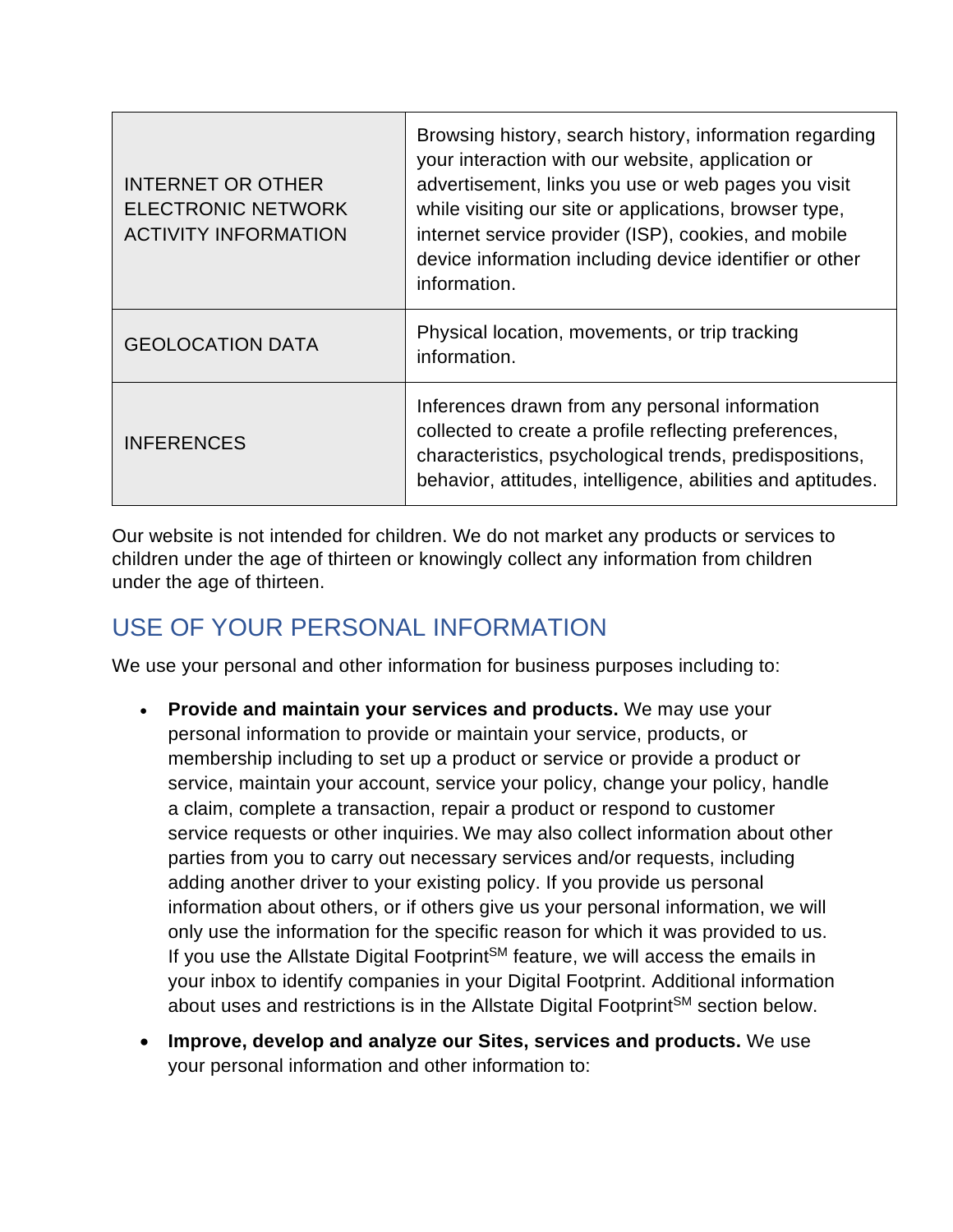- o analyze, improve, develop or deliver our Sites, products and services and develop new services, products or features using algorithms, analytics software and other similar methods,
- o conduct actuarial or research studies to maintain, protect and develop our networks, services, and products and protect our customers, and
- o analyze how visitors use our Sites to improve the Sites and enhance and personalize your experience.

We collect some information used for these purposes using analytics software, cookies and other tracking technologies. For more information about the collection and use of this information, see Cookies and Other Tracking Technologies below.

- **Communicate with you about your service or product.** We may communicate with you about your product, service, account, policy or membership, provide you transaction confirmations, payment alerts or other service or product related messages via mail, email or other available methods such as push notifications.
- **Provide marketing communications.** We may use your personal information to send you promotional communications about products, services, features, and options we believe may interest you. We may send communications via email, regular mail or may send push notifications via a mobile device. We may also use your information to serve you ads or customized content online.
- **Comply with legal requirements and protect the safety and security of our business, services, and Sites.** We may use your personal information to comply with laws, regulations or other legal obligations, to assist in an investigation, to protect and defend our rights and property or the rights of third parties or enforce terms and conditions. We may also use your personal information to prevent suspected fraud, threats to our network or other illegal activities, prevent misuse or for any other reason permitted by law. We may use your personal information to protect our company, our affiliates, our customers, our network and our Sites.
- **Update or correct our records.** We may receive personal information about you from other sources, including publicly available databases or third parties from whom we have purchased data, and combine that personal information with other personal information we have about you to update our records. For example, we may obtain change of address information from public sources and use that personal information to update or correct your address.
- **Find locations on request.** Your location may be obtained from the mobile device or the network using your device's Global Positioning System (GPS)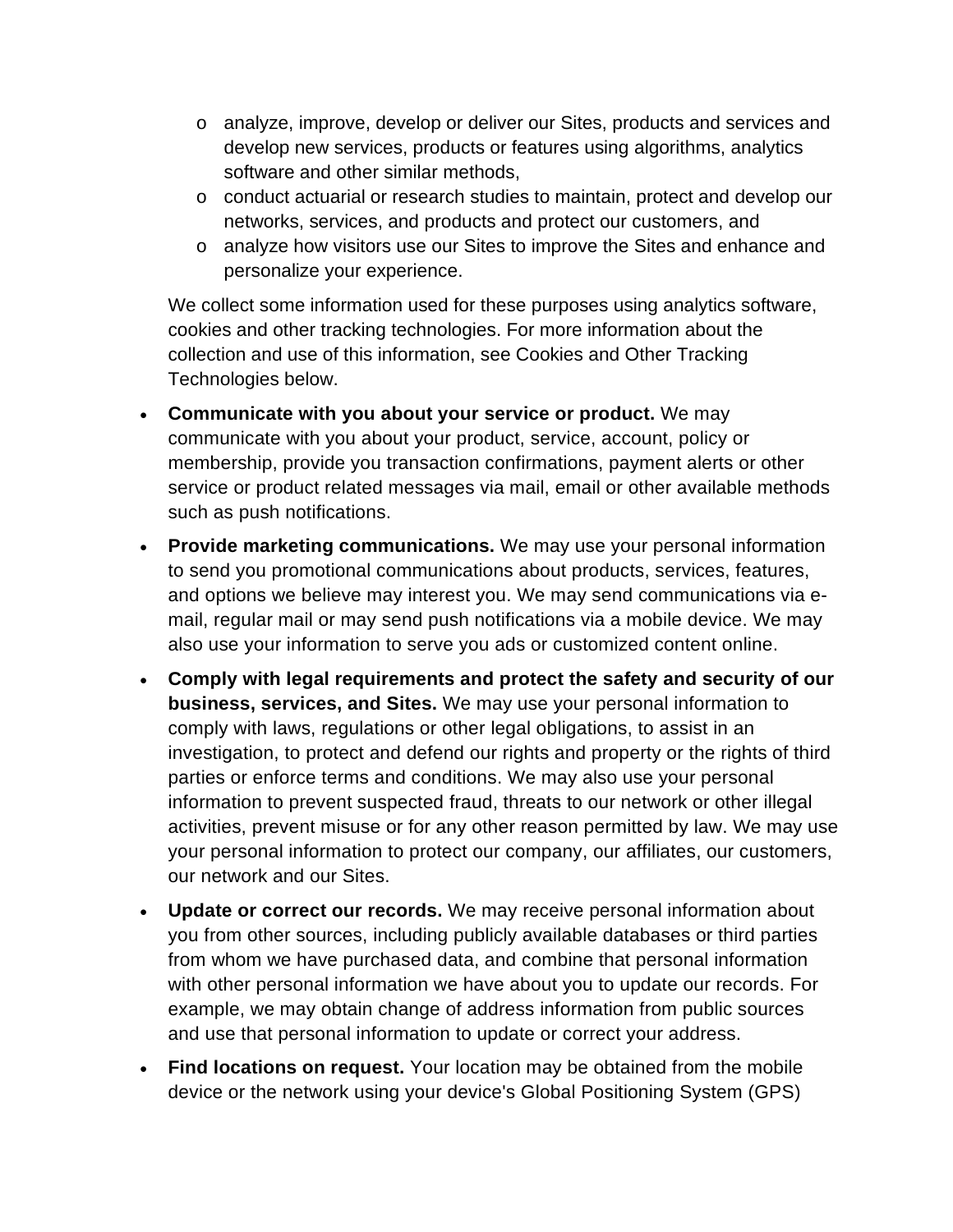functionality or directly from you. We may use your location information to search for information including searching for an agent, searching for a service provider, identifying the location of an accident or identifying the location of a roadside event you are reporting. If you do not want location information used, you can disable the GPS functionality on your mobile device.

## SHARING YOUR INFORMATION

We do not sell your personal information. We may share your personal information with our affiliates for business purposes consistent with the uses described in this Privacy Statement. We may also share personal information about you with third parties whenever you consent to or direct such sharing. We strive to work with companies that share our commitment to privacy. We may also share information with others in an aggregated or de-identified form that does not reasonably identify you.

We may also share your personal or other information with service providers and other third parties for business purposes or as required or permitted by law including with:

- **Companies involved in insurance and other business transactions:** We share your personal information with other companies that play a role in an insurance transaction with you such as independent claims adjusters, repair shops, and other claims related companies. We may also share your personal information to participate in insurance support organizations.
- **Authorized agents or brokers:** Allstate operates through agents and brokers who sell our services and products on our behalf. We may share your personal information with those agents or brokers to provide you with the services you've requested. They may use your personal information in the manner described in this Privacy Statement.
- **Service providers:** Personal information may be shared with service providers who perform services on our behalf for a business purpose including service providers that:
	- $\circ$  help complete transactions, handle a claim, service your policy or service your membership,
	- o engage in credit reporting or payment processing,
	- o provide marketing and advertising, email or other communication services,
	- $\circ$  provide services that support our online activities including providing tracking technologies, web hosting and analytics,
	- o provide tax and accounting, legal services, delivery, and data enhancement services,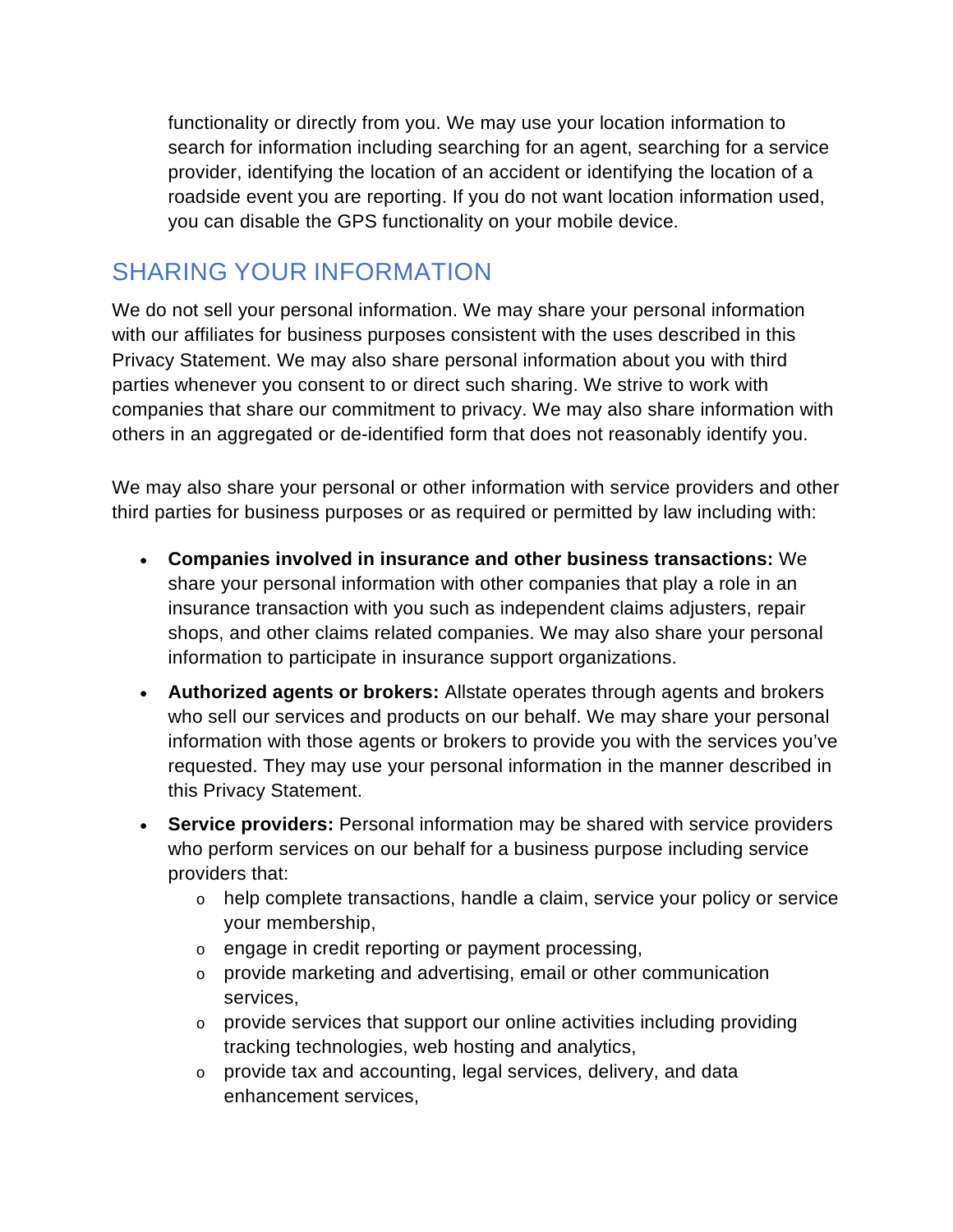- $\circ$  provide technology services and enhance security, privacy and fraud protections,
- o provide data analytics services or conduct research or actuarial studies, and
- o provide support to our operations.
- **Marketing and advertising partners**: We may share personal and other information with third party online and other marketing and advertising partners or permit these partners to collect personal information from you directly on our Sites to personalize online advertising. We may share personal information with other financial institutions or other companies with whom we have a joint marketing agreement. The [Cookies and Other Tracking Technologies](#page-6-0) section below has more details about these activities.
- **Third parties in connection with a business transaction:** Personal information may be disclosed to third parties in connection with a corporate transaction, such as a merger, sale of any or all of our company assets or shares, reorganization, financing, change of control or acquisition of all or a portion of our business by an affiliate or third party, or in the event of a bankruptcy or similar proceedings.
- **Law enforcement, regulators and other parties for legal reasons:** Personal information may be disclosed to third parties, as required by law or subpoena, or if we reasonably believe such action is necessary to:
	- o comply with the law and the reasonable requests of regulators, law enforcement or other public authorities,
	- o protect our or others safety, rights or property, and
	- o investigate fraud or to protect the security or integrity of our Sites or any product or services.

| <b>Categories of Personal</b><br><b>Information</b> | <b>Categories of Third Parties</b>                                                                                                                                                                         |
|-----------------------------------------------------|------------------------------------------------------------------------------------------------------------------------------------------------------------------------------------------------------------|
| <b>Biometrics and</b><br>multimedia information     | Companies involved in insurance and other business<br>transactions; Authorized agents or brokers; Service<br>providers; Third parties involved in a business transaction;<br>Law enforcement or regulators |

We share the following categories of personal information with the following parties: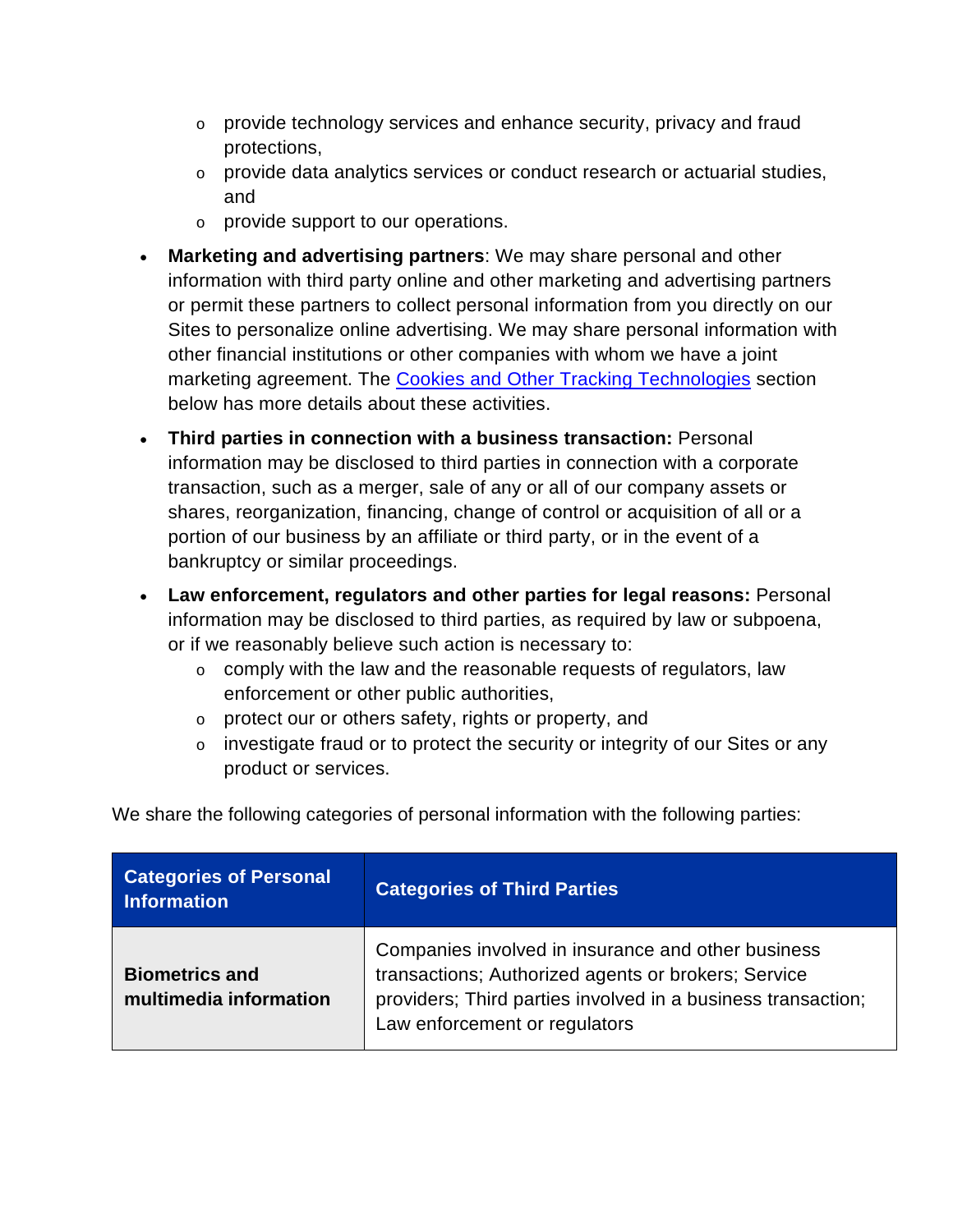| <b>Geolocation data</b>                                         | Companies involved in insurance and other business<br>transactions; Authorized agents or brokers; Service<br>providers; Third parties involved in a business transaction;<br>Law enforcement or regulators                                        |  |
|-----------------------------------------------------------------|---------------------------------------------------------------------------------------------------------------------------------------------------------------------------------------------------------------------------------------------------|--|
| Internet or other<br>electronic network<br>activity information | Service providers; Marketing and advertising partners                                                                                                                                                                                             |  |
| <b>Inferences</b>                                               | Companies involved in insurance and other business<br>transactions; Authorized agents or brokers; Service<br>providers; Marketing and advertising partners; Third parties<br>involved in a business transaction; Law enforcement or<br>regulators |  |
| <b>Personal characteristics</b>                                 | Companies involved in insurance and other business<br>transactions; Authorized agents or brokers; Service<br>providers; Marketing and advertising partners; Third parties<br>involved in a business transaction; Law enforcement or<br>regulators |  |
| <b>Personal identifiers</b>                                     | Companies involved in insurance and other business<br>transactions; Authorized agents or brokers; Service<br>providers; Marketing and advertising partners; Third parties<br>involved in a business transaction; Law enforcement or<br>regulators |  |
| <b>Service or product</b><br>related information                | Companies involved in insurance and other business<br>transactions; Authorized agents or brokers; Service<br>providers; Marketing and advertising partners; Third parties<br>involved in a business transaction; Law enforcement or<br>regulators |  |

### <span id="page-6-0"></span>COOKIES AND OTHER TRACKING TECHNOLOGIES

**Technologies and Information Collected:** When you visit our Sites, we and our service providers automatically collect information about your use of and access to these Sites. We collect this information through a variety of tracking technologies, including cookies, Flash objects, web beacons (also called pixel tags), embedded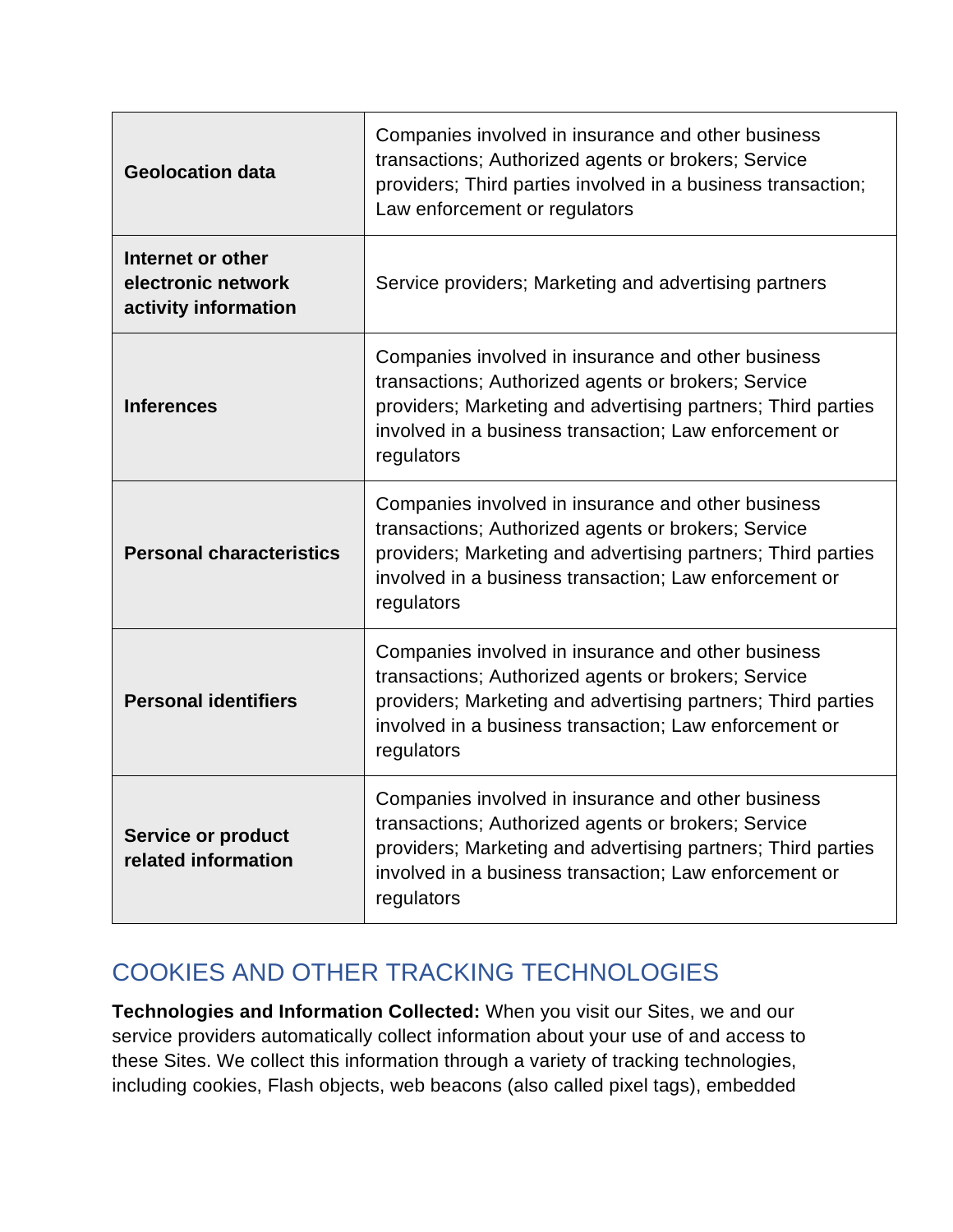scripts, location-identifying technologies, and similar technology (collectively, "tracking technologies"). Information we collect automatically about you may be combined with other personal information we collect directly. The information collected in this manner includes:

- The website from where you accessed the Site, where you went to when you left the Site, how frequently you visit the Sites, when and whether you open emails or click the links contained in emails, pages you visit on our Sites, the links you click and ads you view, or your location when you access our Sites,
- Information about the computer, tablet, smartphone or other device you use, such as your IP address, browser type, Internet service provider, platform type, device type/model/manufacturer, operating system, date and time stamp, a unique ID that allows us to uniquely identify your browser, mobile device or your account (including, e.g., a persistent device identifier or an Ad ID), and other similar information,
- Analytics information collected by us or via third party analytics tools, to help us measure traffic and usage trends for the Sites and to understand more about the demographics and behaviors of our users, and
- How often you use a mobile app, from where the app was downloaded, events that occur within the app, aggregated usage, and performance data.

**Use of the information:** The information collected through tracking technologies allows us to provide you with an improved, enhanced and personalized customer experience, to monitor and improve our Sites and for other internal purposes such as:

- Remembering information so that you will not have to re-enter it during your visit or the next time you visit the Sites,
- Provide custom, personalized content and information, including targeted content, communications and advertising,
- Identify and contact you across multiple devices,
- Provide and monitor the effectiveness of our Sites,
- Perform analytics and detect usage patterns on our Sites,
- Diagnose or fix technology problems,
- Detect or prevent fraud or other harmful activities, and
- Otherwise to plan for and enhance our Sites.

Our service providers include Adobe and Google. To learn about Adobe Analytics privacy practices or to opt-out of cookies set to facilitate reporting, [click here](http://www.adobe.com/privacy.html). To learn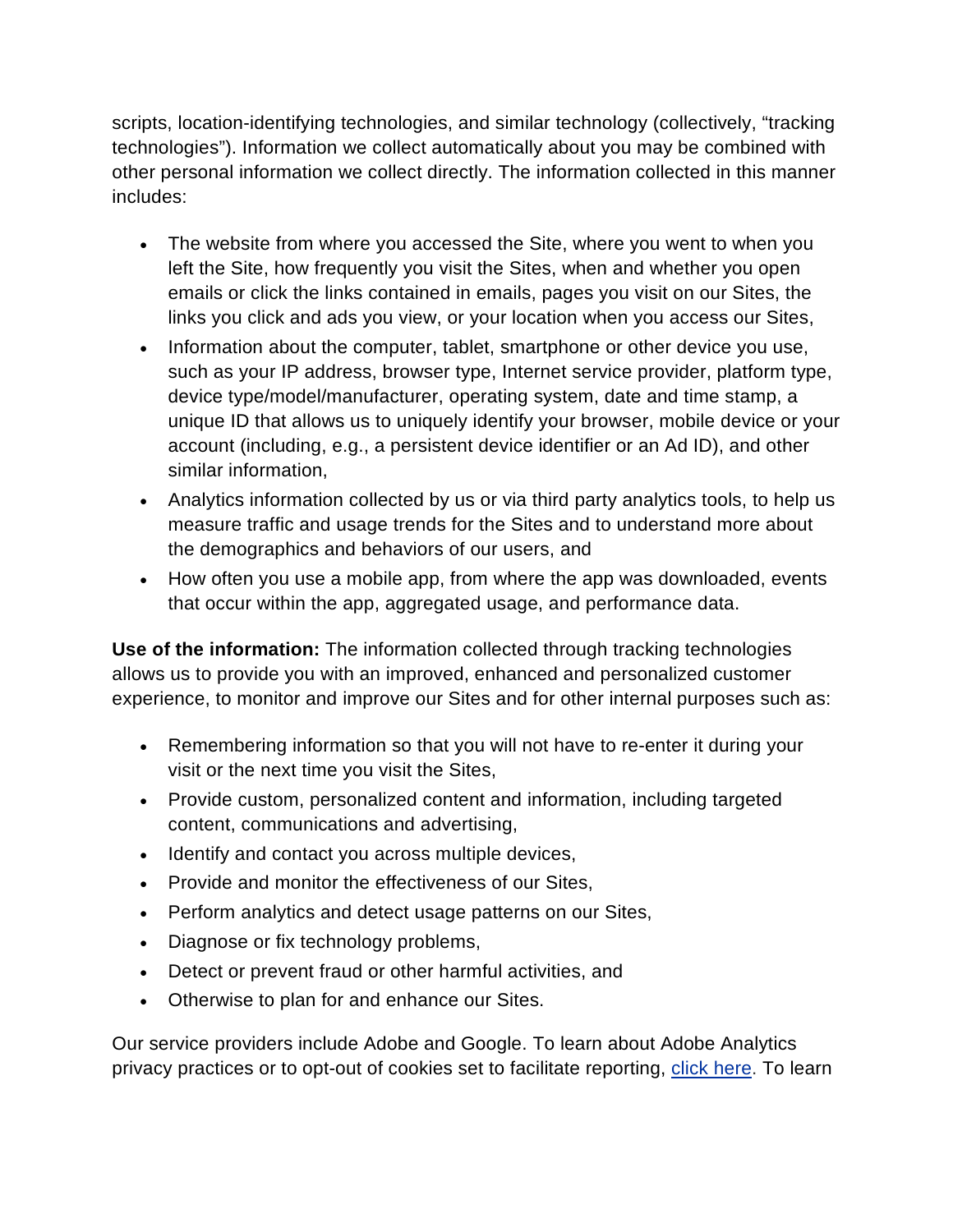more about Google's privacy practices, [click here](https://www.google.com/policies/privacy/). To access and use the Google Analytics Opt-out Browser Add-on, [click here](https://tools.google.com/dlpage/gaoptout).

We participate in the Adobe Marketing Cloud Device Co-op to better understand how you use our website and apps across the various devices you use, and to deliver tailored promotions. Learn more at [https://cross-device-privacy.adobe.com](https://cross-device-privacy.adobe.com/) about how Adobe does this.

**Your choices regarding cookies:** If you prefer not to accept cookies, most browsers will allow you to manage cookies in your browser settings to disable or block cookies, remove existing cookies, automatically accept cookies or to notify you when you receive a cookie. Options available may vary by browser. However, if you disable, modify, or reject cookies, some parts or functionalities of our Site may be inaccessible or not function properly. For example, disabling cookies may require you to repeatedly enter information to take advantage of services or promotions.

**Opting out of online personalized advertising and do not track:** We or our marketing and advertising service providers may use information about your activities on our Sites or other websites, to help tailor our advertisements or offers to what may interest you — also called interest-based advertising. The information is collected using the tracking technologies explained above. To limit interest-based advertising [click here](http://info.evidon.com/pub_info/3340?v=1).

You may continue to see generic or non-targeted ads about our products and services if you opt-out of interest-based advertising. Although we do our best to honor the privacy preferences of our visitors, we are currently not able to respond to "Do Not Track" signals from your browser.

# PRIVACY RIGHTS AND CHOICES

**California residents:** For detail on your California Consumer Privacy Act rights see California Privacy Rights and Choices section below.

**Accessing, reviewing and correcting your personal information:** Allstate insurance product customers can request to see or access their recorded personal information at any time. To do this, please email us at [customerprivacy@allstate.com](mailto:customerprivacy@allstate.com) or send a letter to Allstate Insurance Company, Customer Privacy Inquiries, P.O. Box 660598, Dallas, TX 75266-0598 with your request. Proper identification may be required to fulfill the request. If you believe our information is incomplete or inaccurate, you can request that we correct it and we will make corrections if possible. Please note we may not be able to provide information relating to investigations, claims, litigation, and other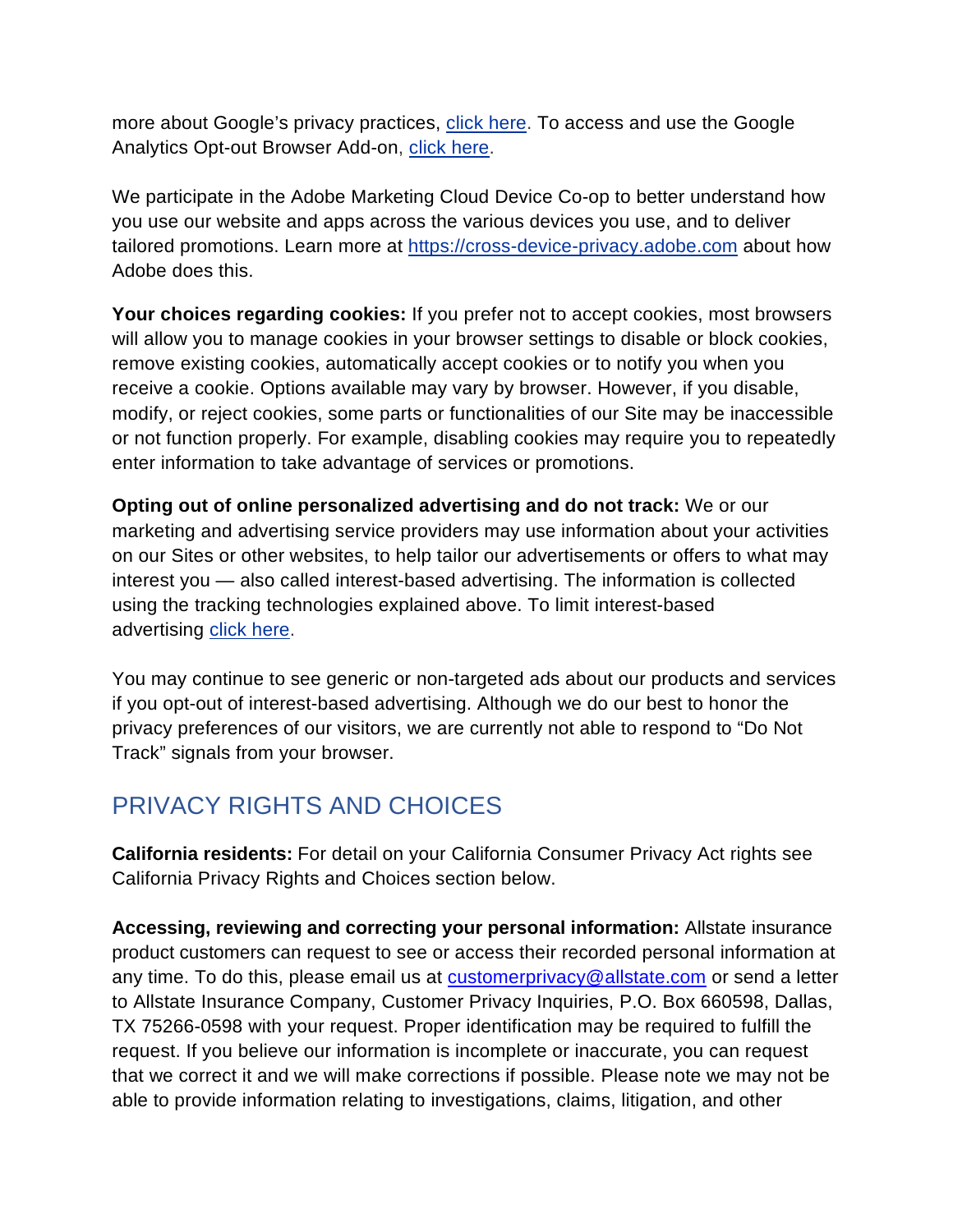matters. We will respond to all such requests within a reasonable time. We can't change information provided to us by other companies like consumer reporting agencies. You will have to contact them directly.

You may also update, delete or modify your account profile information at any time by logging into your online account and making updates, or you may call us or contact your agent to correct the information.

**Email Marketing Choices and Other Notifications**: We may send you email marketing communications about products, features and services that may be of interest to you. To opt out from receiving marketing and promotional emails from us, please send us a request by email at **[customerprivacy@allstate.com](mailto:customerprivacy@allstate.com)** or click the unsubscribe link located at the bottom of each communication. If you opt out from receiving marketing emails, we may still send you non-marketing emails such as emails about your products or services, responses to your requests and inquiries, or notices of updates to terms and conditions or our privacy practices.

If you use My Account or the mobile app, you can also manage email and other notifications and marketing preferences via Notifications in the Profile and Settings link. You may also limit receipt of mobile app push notifications by disabling push notifications within the mobile app.

**Personal Information Sharing Preferences:** We would like to share your personal information with one or more Allstate affiliates in order to make you aware of different products, services and offers they can provide. However, you can request that Allstate not share your personal information with our affiliates for marketing products and services.

To request that we not allow other Allstate affiliates use your personal information to market their products and services, please callusat [1-800-856-2518](tel:8008562518) twenty-four hours a day, seven days a week. Please keep in mind that it may take up to four weeks to process your request. If you previously contacted us and asked us not to allow other Allstate affiliates to use your personal information, your previous choice still applies, and you do not need to contact us again. If you would like to change your previous choice, please call the number above at any time.

### CALIFORNIA PRIVACY RIGHTS AND CHOICES

California residents have certain rights under CCPA to access and delete personal information described in this section, and other rights described below. While these CCPA rights do not apply to all personal information collected by Allstate, such as personal information that is subject to certain federal or state laws, for transparency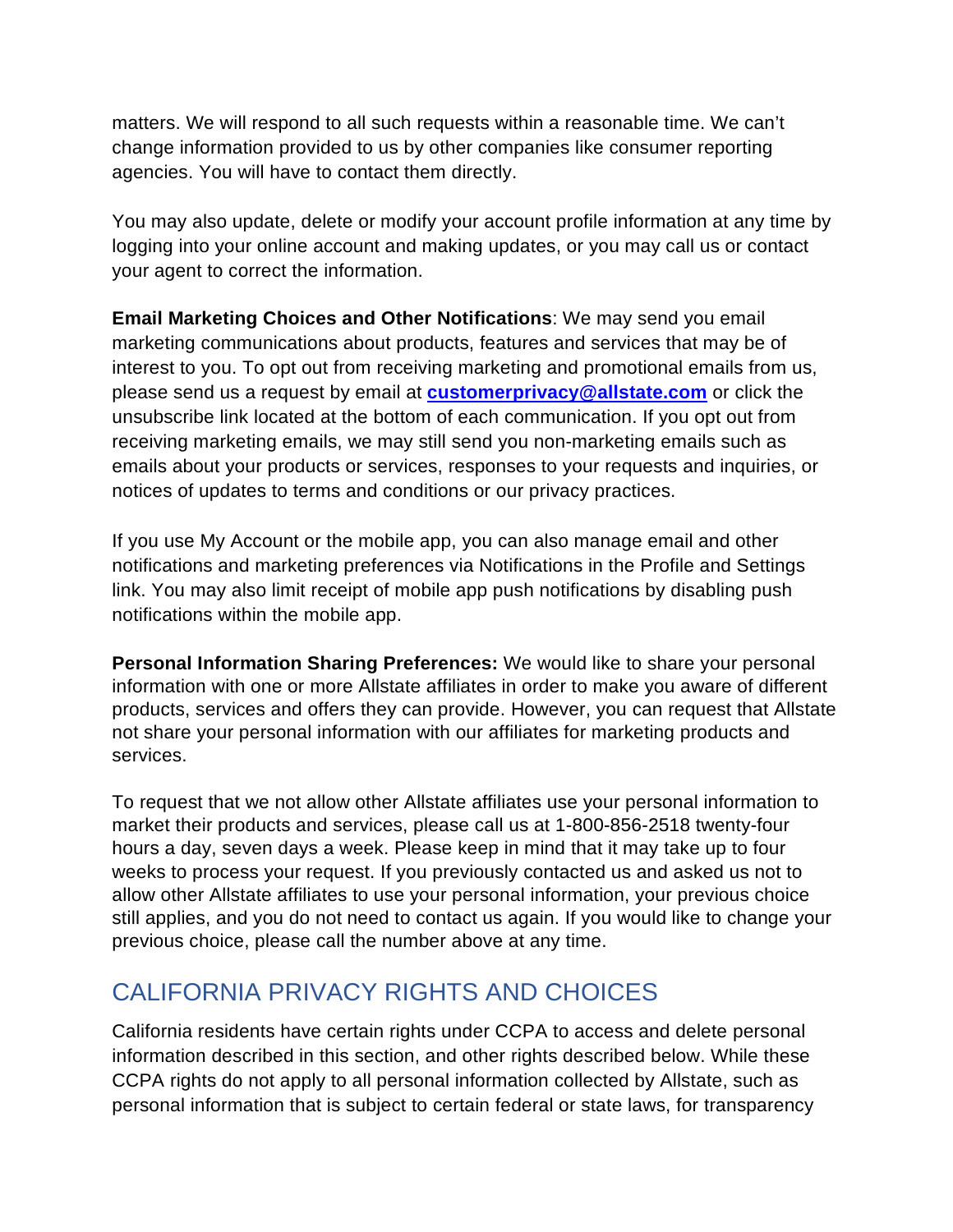and for your convenience we have extended these rights to personal information we believe may be relevant to your request.

**Verified Requests**: To protect you and your personal information, we will only respond to access or deletion requests that we have been able to properly verify through our authentication processes. To verify your identity, you will be asked to provide several pieces of personal information, such as name and demographic information, which we only use to verify your identity or authority to make the request.

**Submitting a Request:** To submit an access or deletion request, please [click here](http://allstate.consumerprivacyinfo.com/) to submit an online request or call us at 1-800-624-4419. Responses to a verified request may take up to 45 calendar days, or longer depending on the nature of the request. If additional time is needed, we will notify you of the additional time. We may only respond to two access requests within a 12-month period. Requests from authorized agents must be submitted via the same online portal or toll-free number but to protect your privacy, consumers will be required to verify their identity directly with us via our online portal or toll-free number.

**Right to Access Your Personal Information:** You have the right to request that we disclose certain information about our collection and use of your personal information over the past twelve months including:

- the specific pieces of personal information we have collected about you,
- the categories of personal information collected,
- the categories of sources from which personal information was collected,
- the business purpose for collecting the personal information, and
- the categories of third parties with whom we share personal information.

**Right to Deletion of Personal Information:** You have the right to request we delete personal information we collected. We will delete your personal information in response to a verifiable request unless needed to:

- Complete a transaction for which we collected the personal information, provide a good or service you requested, take actions reasonably anticipated within the context of our ongoing business relationship with you, or otherwise perform our contract with you,
- Detect security incidents, protect against malicious, deceptive, fraudulent, or illegal activity, or prosecute those responsible for such activities,
- Debug products to identify or repair errors that impair functionality,
- Exercise free speech ensure the right of another consumer to exercise their free speech rights, or exercise another right provided for by law,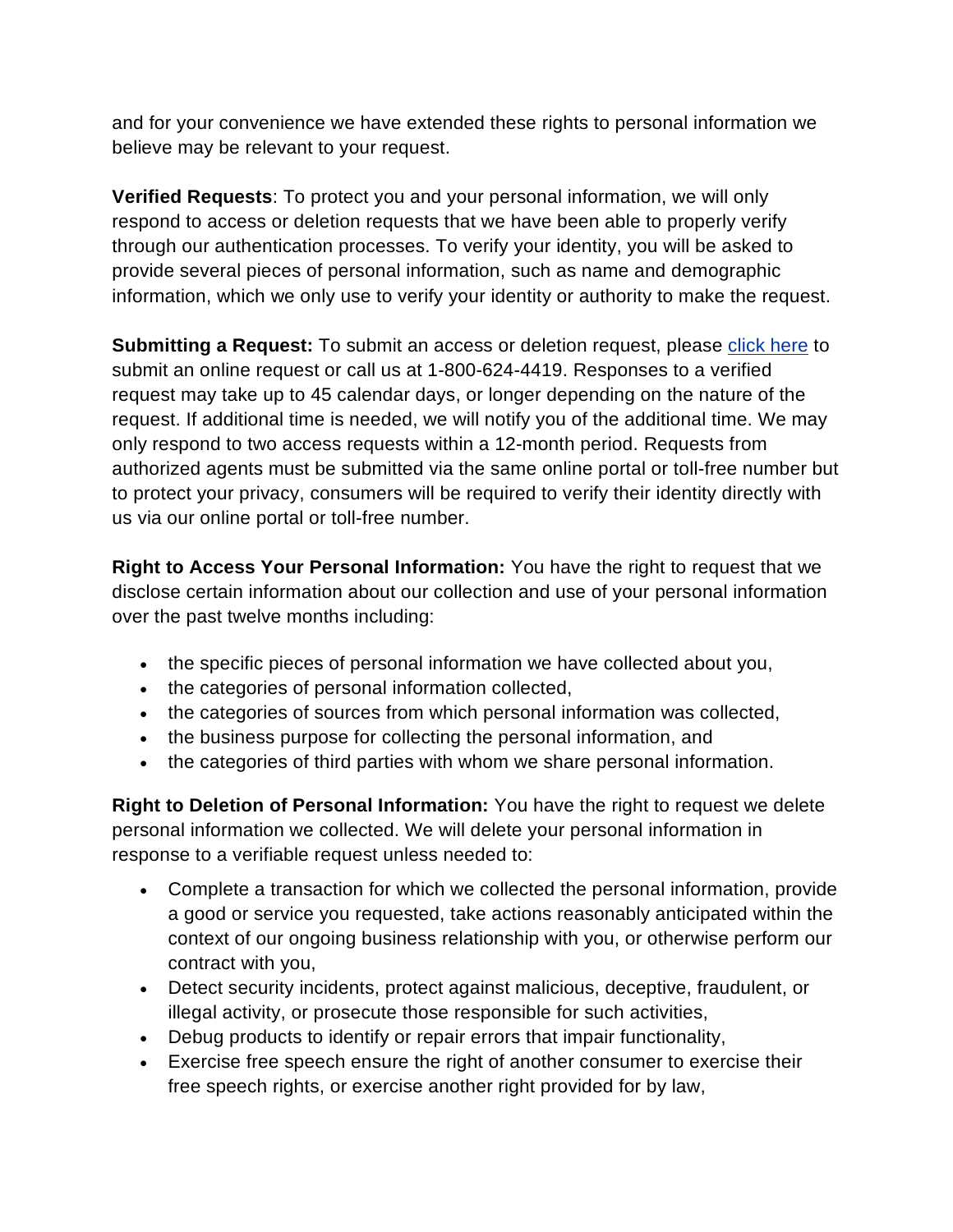- Enable solely internal uses that are reasonably aligned with consumer expectations based on your relationship with us,
- Comply with a legal obligation, or
- Otherwise use your personal information, internally, in a lawful manner that is compatible with the context in which you provided the information.

**Non-Discrimination Rights:** You have the right not to receive discriminatory treatment by us for the exercise of your California privacy rights.

**Consumer Request Metrics:** The chart below lists the number of access and deletion requests Allstate received, complied with and denied from residents of California in 2021 along with the average amount of days it took to complete a request.

| 2021 Data Access Requests                               | <b>Quantity</b> |
|---------------------------------------------------------|-----------------|
| Number of requests received                             | 17              |
| Number of requests complied with in whole<br>or in part |                 |
| Number of requests denied                               | 9               |
| Average days to complete a request                      |                 |

| 2021 Data Deletion Requests                                                                                                                                                   | <b>Quantity</b> |  |
|-------------------------------------------------------------------------------------------------------------------------------------------------------------------------------|-----------------|--|
| Number of requests received                                                                                                                                                   | 66              |  |
| Number of requests denied                                                                                                                                                     | 66              |  |
| Average days to complete a request                                                                                                                                            | 6               |  |
| *Allstate's practice is to delete personal information after it is no longer needed for business purposes. These<br>business purposes are explained in our Privacy Statement. |                 |  |

# OTHER STATE SPECIFIC PRIVACY RIGHTS AND CHOICES

#### **Montana Residents**:

Pursuant to Montana law, you may request a record of any disclosure of your medical information during the preceding three years. Please send requests to Allstate Insurance Company, Customer Privacy Inquiries, P.O. Box 660598, Dallas, TX 75266- 0598.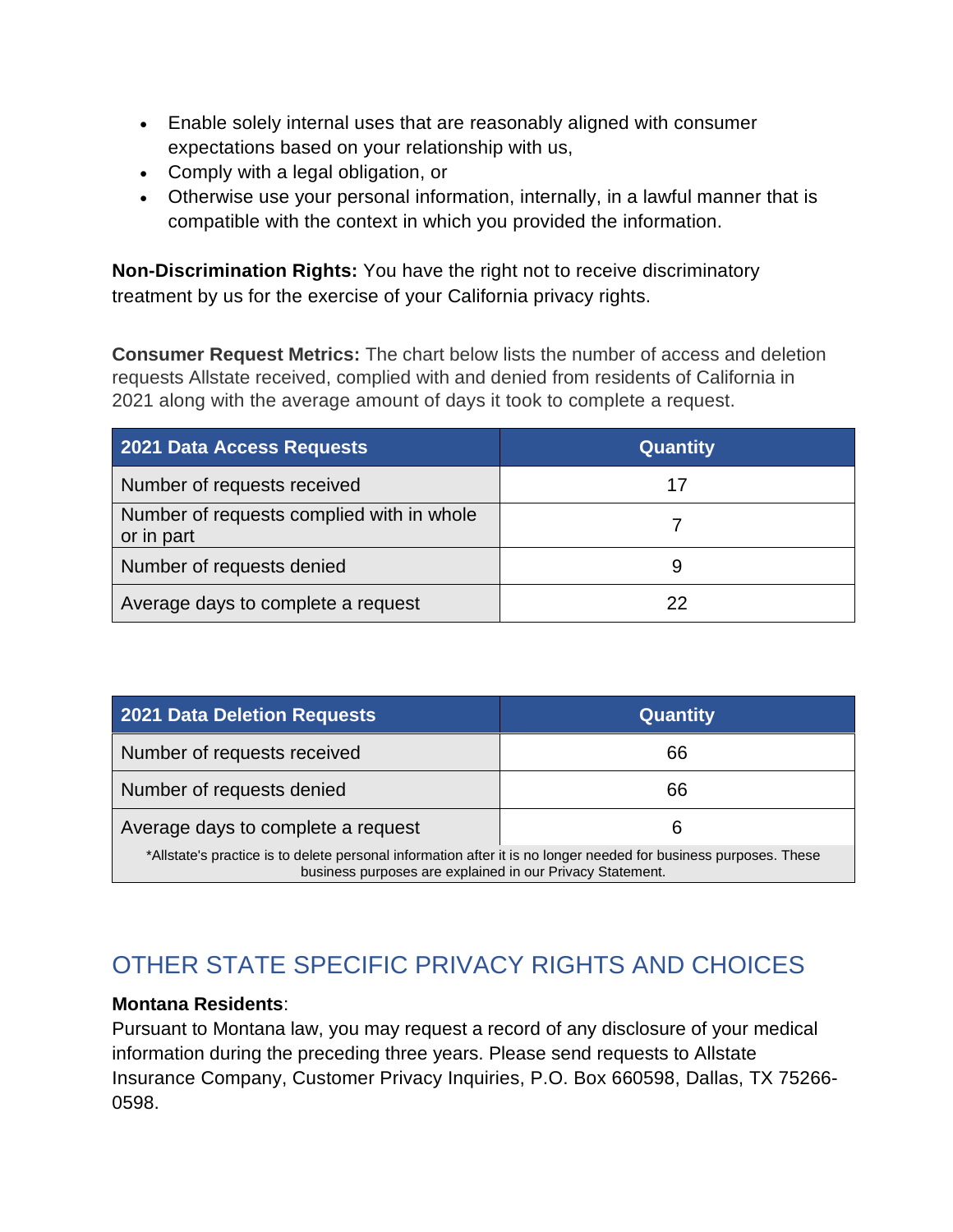#### **Nevada Residents:**

Pursuant to Nevada law, if you do not want to receive sales calls from Allstate you may request to be placed on our internal "do not call" list. To make this request, call 1-800- 255-7828 or email us by going to Allstate.com and clicking on Explore Allstate > Contact Us. Please make sure to provide us with your name, address and all telephone numbers you wish to include on our list. For further information, you may also contact the Office of the Nevada Attorney General, Bureau of Consumer Protection at:

555 E. Washington Avenue, Suite 3900 Las Vegas, NV 89101 Phone: (702) 486-3132 Email: BCPINFO@ag.state.nv.us

Allstate's "do not call" list is limited only to telephone solicitation calls. We may still contact you about your Allstate policy, billing issues, claims and other service matters.

#### **Vermont residents:**

We won't share your personal information with Allstate companies for marketing purposes except as allowed by Vermont law.

### SOCIAL MEDIA, LINKS AND EXTERNAL SITES

Links to other company's websites may be provided on the Allstate Sites as a convenience to you. If you choose to go to these external websites, you will be subject to the privacy practices of those external websites; Allstate is not responsible for the privacy practices of those websites. We encourage you to be aware when you leave our Site to read the privacy policies or statements of every website you visit, as those privacy policies or statements may differ from ours. Our Privacy Statement applies solely to the Sites where this Privacy Statement appears.

Our website includes Social Media features, such as the Facebook Like button and widgets, such as the Share This button or interactive mini-programs that run on our site. These features may collect your IP address, which page you are visiting on our website, and may set a cookie to enable the feature to function properly. Social Media features and widgets are either hosted by a third party or hosted directly on our Site. Your interactions with these features are governed by the privacy policy of the company providing it.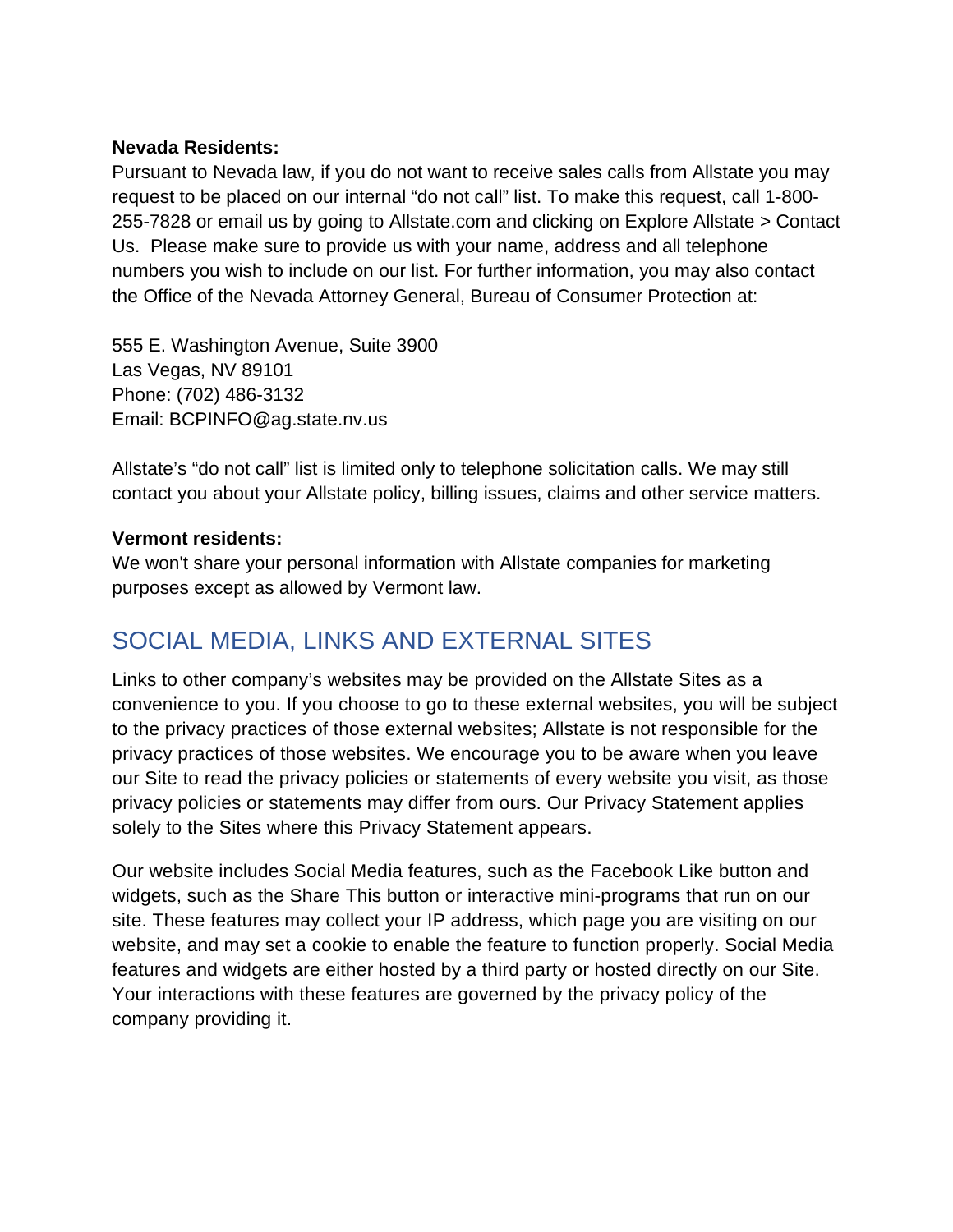## **SECURITY**

Protecting your personal information is important to us. We use a combination of reasonable technical, administrative, and physical safeguards to protect your personal information. However, no website, mobile application, database or system is completely secure or "hacker proof." So, we cannot guarantee its absolute security. You are also responsible for taking reasonable steps to protect your personal information against unauthorized disclosure or misuse.

We limit access to your personal information to those who need it to do their jobs. We comply with all applicable federal and state data security laws.

# ALLSTATE DIGITAL FOOTPRINT

If you enroll in the Allstate Digital Footprint<sup>SM</sup> feature through the mobile app, you provide Allstate access to your Microsoft and/or Google email accounts. We will only use the data accessed from your Microsoft and Google accounts to read, write, modify, or control email message bodies (including attachments), metadata, headers, and settings ("email data") to:

- identify certain online accounts,
- notify you of known security breaches related to those accounts, and
- send data privacy requests, unsubscribe requests or deletion requests from your email account at your request.

We will not:

- transfer email data to others unless it is necessary to provide and improve features, comply with applicable law, or otherwise provide the services, use email data for serving advertisements, or
- allow a person to read your email data unless we have your affirmative agreement regarding specific messages, doing so is necessary for security purposes such as investigating abuse, to comply with applicable law, or for an Allstate product's internal operations.

# CONTACT US

If you should have questions or concerns about our privacy practices, please contact us at 1-800-624-4419.